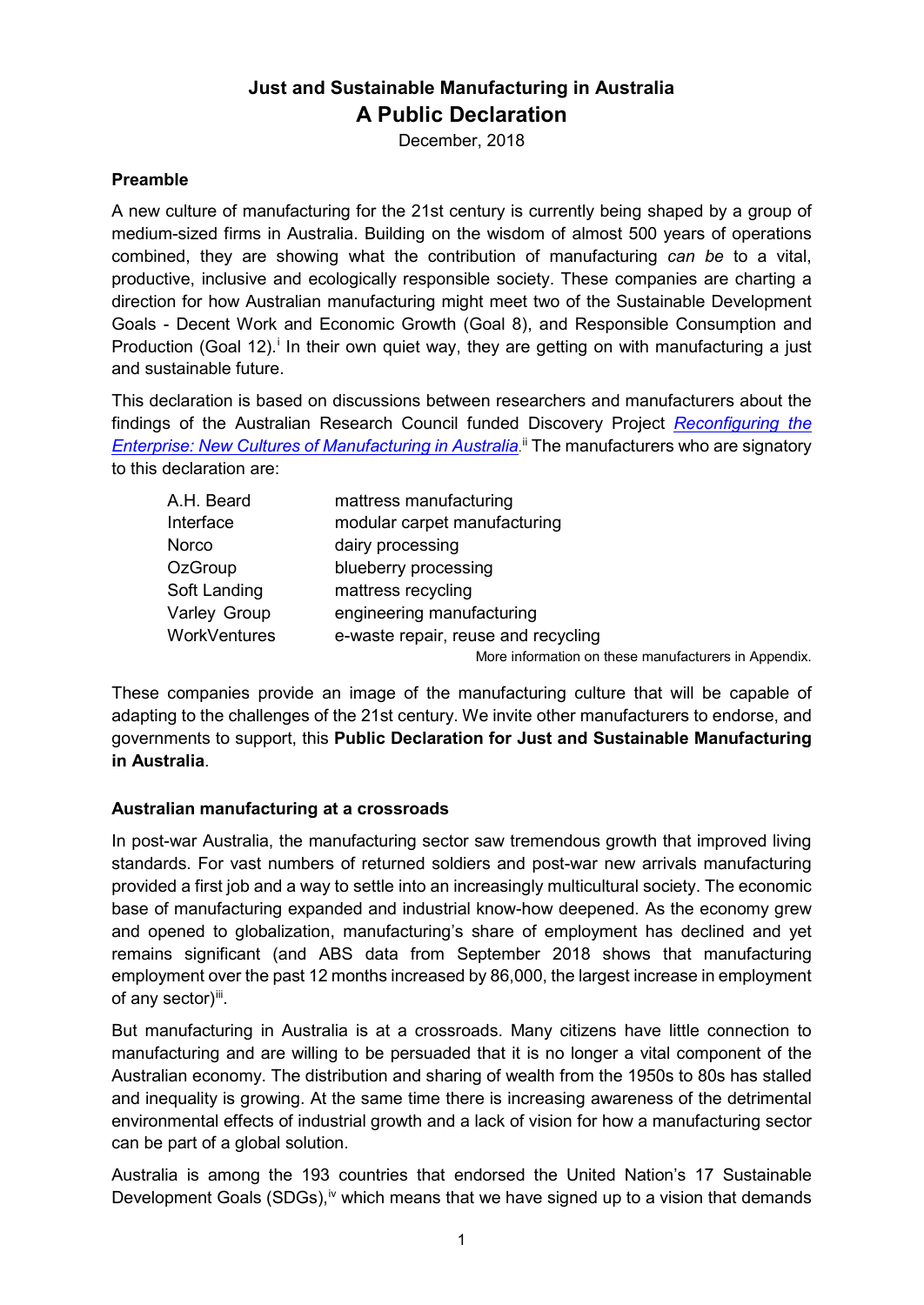change. The SDG targets are conceived in relation to a 15-year timeline—to 2030, or roughly half a generation from now. Reaching them will require a dramatic shift in how the national economy works. From research and discussions with a small group of innovative NSW-based manufacturing firms we are convinced that there is a trajectory of change, already underway, that points the way forward. We call this a new culture of manufacturing that practices, to various degrees and in diverse ways, 'just sustainability'.

## **What is just and sustainable manufacturing?**

The term 'just sustainability' was coined by Julian Agyeman and colleagues in 2003 to refer to forms of development that create "a better quality of life for all, now and into the future in a just and equitable manner whilst li[v](#page-4-4)ing within the limits of supporting ecosystems". <sup>v</sup> Central to the idea of a just and sustainable manufacturing sector is the proposition that what is manufactured is not just a tangible product for sale, but a series of social, economic and ecological relationships that can make an invaluable contribution to wellbeing now and into the future. Below are some of the ways that these manufacturers are proceeding in a just and sustainable way, and demonstrating how manufacturing can be oriented to make contributions to the achievement of at least two of the SDGs: inclusive forms of growth (Goal 8) and responsible consumption and production (Goal 12).

## **Socially responsible manufacturing**

- Providing safe and well-paid working conditions.
- Providing on-the-job training opportunities to ensure that workers' skills remain up-to-date in a changing technological environment.
- Supporting workers' personal job satisfaction, through providing rewarding work environments.
- Providing education and support for workers interested in advancing to positions with greater responsibility.
- Providing employment for workers from multiple generations of the same families.
- Providing employment pathways for those at a distance to the labour market, e.g. unskilled young people, long-term unemployed, Indigenous people, refugees and migrants, previously incarcerated persons and those living with mental health issues.
- Forming partnerships and entering into stable procurement relationships with social enterprises to develop employment pathways for those at a distance to the labour market.
- Demonstrating leadership by acting on commitments to the well-being and vitality of placebased communities, especially in regional areas.

## **Environmentally responsible manufacturing**

- Designing products to be durable.
- Minimising waste in the production process.
- Using renewable energy sources.
- Building-in end-of-life reuse and recycling.
- Using procurement relationships up and down the supply chain to spread practices of reduction, reuse and recycling.
- Investing in technologies and skilling people for closed-loop and circular economy production systems.
- Educating clients and customers of the value of responsible production and products.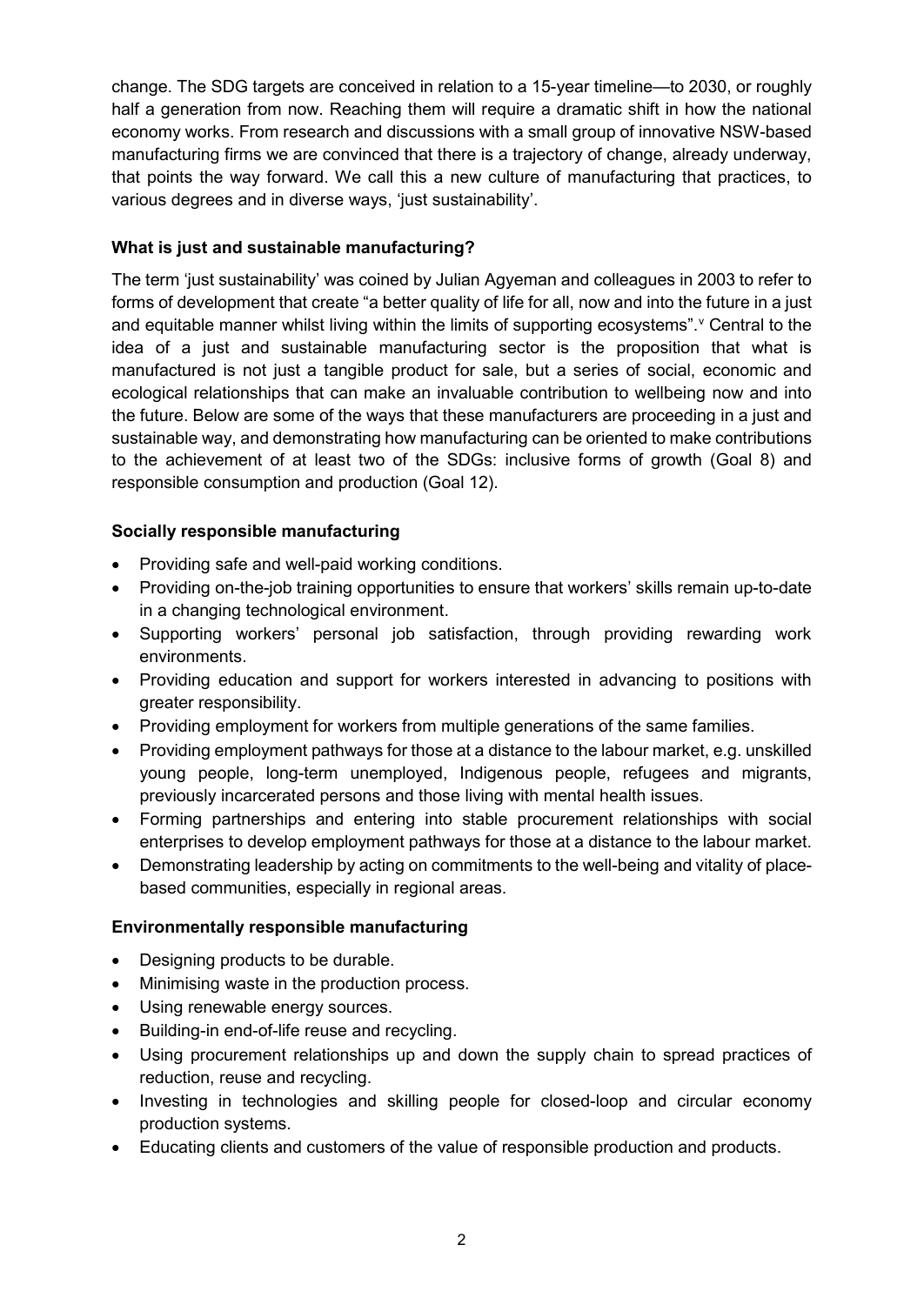In the context of current social and ecological challenges, manufacturing is at the centre of the 'critical zone' where futures for humanity, other species and ecologies are being forged. Decisions today to manufacture in socially and environmentally responsible ways will help to build a new culture of manufacturing that will reverberate down the generations.

#### **What is enabling just and sustainable manufacturing in Australia?**

The research findings identify a number of key factors that have enabled companies to develop just and sustainable development pathways. They include:

**A clear business purpose**, beyond the manufacture of a tangible product, that incorporates a social and environmental mission and results in the types of responsible manufacturing practices outlined above. This purpose guides business decisions and investment strategies and provides a compass for when the inevitable and constant challenges of business-life arise.

**A long-term perspective** which acknowledges and honours the role and contributions of earlier generations while also keeping the prospects for future generations firmly in view. This perspective mitigates against rash and short-term decision-making while provoking a willingness to anticipate and even lead long-term investment and innovation.

**Strategic capitalisation** that allows for an arms-length relationship to the rent-seeking actions of corporate financiers, asset strippers and unengaged shareholders. Depending on the company structure, this is achieved by private family-based ownership and investment (e.g. A.H. Beard, Varley Group), cooperative ownership and governance (e.g. Norco), philanthropic investment (Soft Landing), reinvesting earned income in the social enterprise (WorkVentures), or engaging shareholders in ethical leadership (Interface).

**Building up an "ecosystem" of mutual benefit** that allows these manufacturers to have influence up and down their supply chains, including working in cooperation with others who might usually be their competitors and prioritising customer communication and education.

**Strategic application of smart manufacturing approaches and technologies** that allow this group of manufacturers to remain viable - including lean principles, niche production, and a strong customer focus.<sup>[vi](#page-4-5)</sup>

## **What's needed to promote just sustainability in manufacturing?**

The signatories to this document are demonstrating leadership in how manufacturing can be fashioned to meet SDGs 8 and 12. Their experiences will help establish the framework for a new culture of manufacturing in Australia that will achieve greater progress towards these goals. This Public Declaration is the first step towards articulating a vision for **other manufacturers** to follow, for **policy-makers** to support, and for **clients and customers** to endorse. A just and sustainable manufacturing future for Australia will be achieved by commitment to the following **issues** and *contributing elements*:

#### **Issue 1: A clearly stated just and sustainable business purpose**

- *Metrics that demonstrate the expanded understanding of what the manufacturing product is, i.e. all the values (beyond financial returns) that manufacturing creates.*
- *Regular tracking of the social impacts, community benefits, regional cohesion and environmental care produced by manufacturers.*
- *Promotion of a just and sustainable business purpose through the education sector, including secondary schools and business schools.*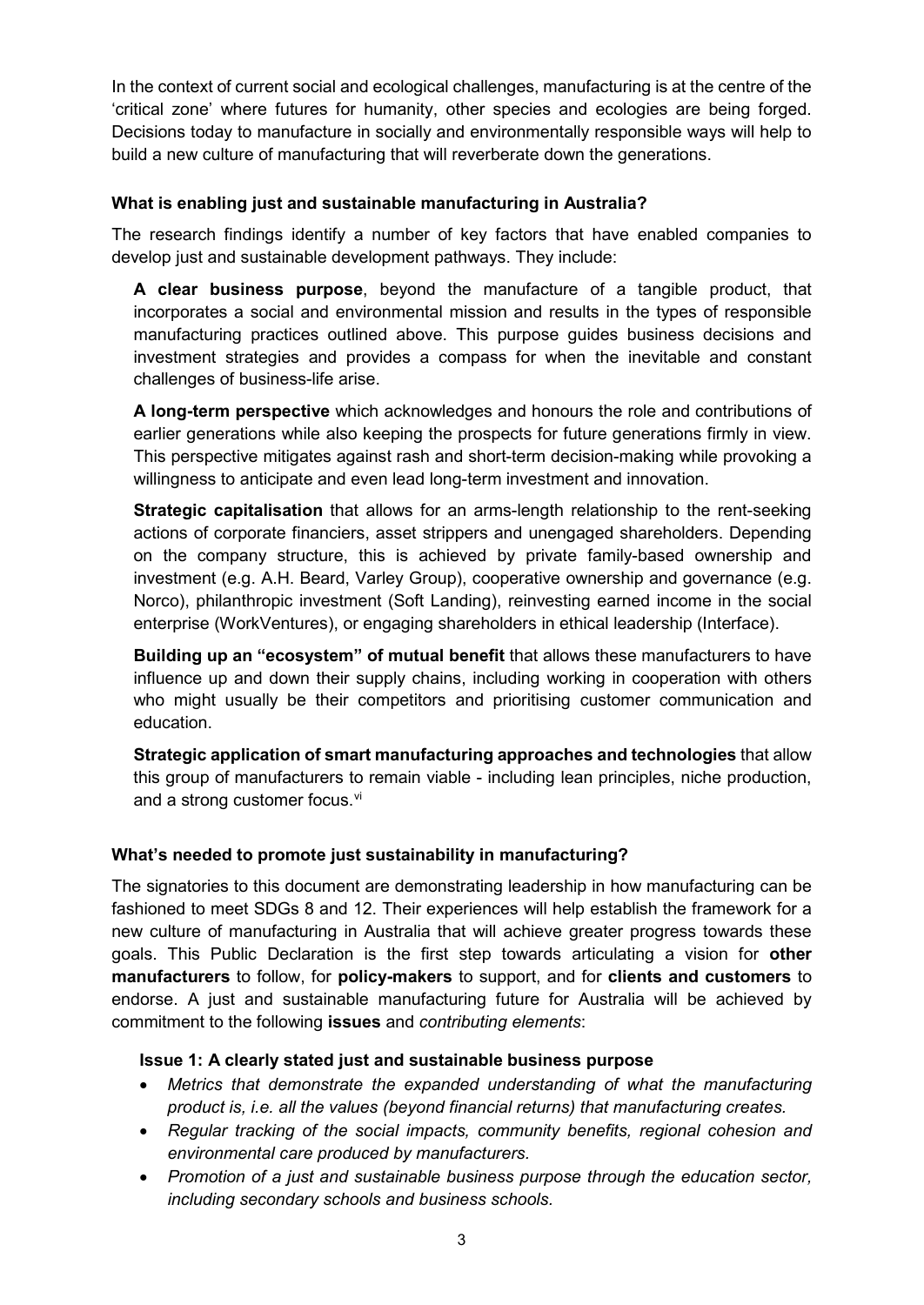#### **Issue 2: A long-term perspective**

- *Industry policy and a general business environment that looks to the 2030 time-frame of the SDGs and beyond.*
- *A thirty-, sixty-, and ninety-year vision of what manufacturing might be - which both sets a direction while allowing for the unexpected and disruptive.*
- *Procurement practices that support a future for high quality, durable, resource responsible Australian manufacturing.*

### **Issue 3: A valued and educated manufacturing workforce**

- *Inclusive employment policies.*
- *Creating career pathways for staff.*
- *Balancing the cyclical need for casual workers with commitment to full time employment opportunities.*
- *Enrolling the workforce in making long term plans and achieving visions.*
- *Commitment to supporting TAFE and on-the-job training opportunities.*

#### **Issue 4: Strategic application of technological advancements**

• *Development and adoption of technological advancements in service of the full breadth of the business purpose, including its social and environmental goals.* 

#### **Issue 5: Strategic capitalisation**

- *Access to patient capital and ethical investment, including the forms of long term research and development investment that government can provide.*
- *Removing disincentives that block superannuation funds investing in responsibly innovative manufacturing.*
- *Diverse ownership structures that allow for diversification of capital sources.*

#### **Issue 6: Circular economy principles**

- *Materials reduction at all stages of production.*
- *Voluntary product stewardship agreements led by independent social enterprise intermediaries.*
- *A regulatory and accounting environment that recognises the true costs of waste and dumping.*

# **Signatories**

Garry Beard, Chairman, **A.H. Beard** Michael Gabadou, Managing Director, **Interface**

Mark Myers, Co-operative Secretary, **Norco** Brett Kelly, CEO, OzGroup

Janelle Wallace, Manager, **Soft Landing Product Stewardship Scheme**

Jeff Phillips, Managing Director, **Varley Group**

Scott Dibb, Client Relationship Manager, **WorkVentures**

Professor **Katherine Gibson**, Dr **Stephen Healy**, Dr **Joanne McNeil**l – University of Western Sydney; Associate Professor **Jenny Cameron** – University of Newcastle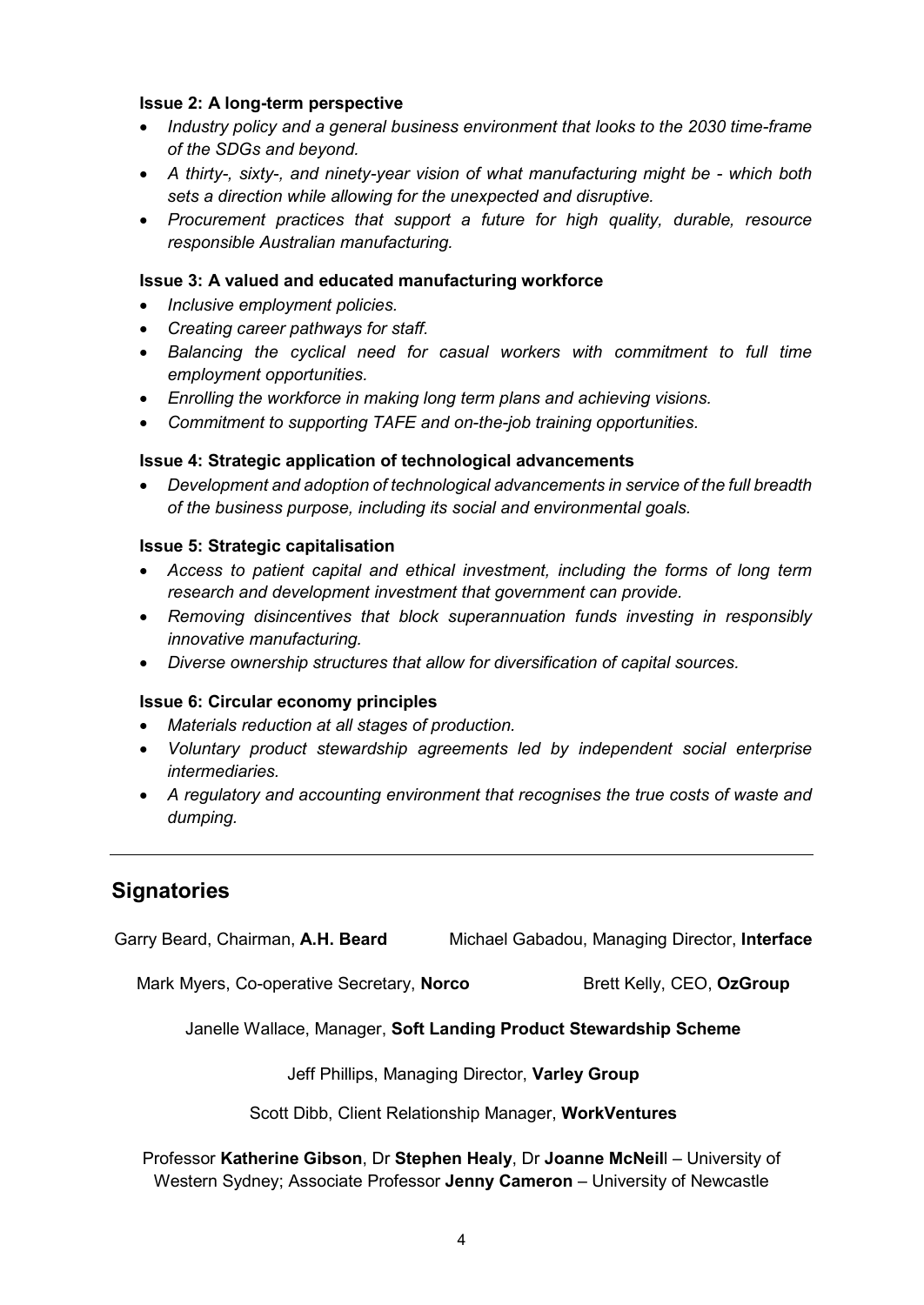## **Appendix**

-

- **A.H. Beard**, established in 1899 and one of Australia's leading mattress manufacturers with operations in Australia and New Zealand. It is mover and shaker in establishing the Soft Landing Product Stewardship Scheme that is tackling waste reduction through voluntary regulation.
- **Interface,** the world's largest manufacturer of modular carpet that has been on a visionary environmental journey since 1994 to have zero negative environmental impact by 2020. With this Mission Zero<sup>®</sup> goal soon to be achieved, Interface has launched an even more ambitious Climate Take Back™ campaign.
- **Norco**, established in 1895, is a dairy cooperative owned by more than 200 farmers that employs a workforce of nearly 800 across processing plants in Northern New South Wales and South East Queensland. Norco has used their commitment to cooperative principals to thrive in a global industry while developing a deep connection to communities in regional Australia.
- **OzGroup**, is a producer cooperative, based in Coffs Harbour, that processes blueberries (and other berries). It is Australia's biggest blueberry supplier producing 37 million punnets of blueberries in the 2017/2018 financial year. OzGroup contributes to the vitality of a regional community by supporting its more than 150 grower-members and employing a diverse permanent and seasonal workforce.
- **Soft Landing** is a "de-manufacturing" social enterprise operating throughout Australia that recovers valuable materials from the more than 1.6 million mattresses discarded each year nationally. It applies a waste to wages model that generates employment opportunities for people at a distance to the labour market. It is the principle recycling partner and was a key driver for the establishment of the Soft Landing Mattress Product Stewardship Scheme. The scheme is administered by Soft Landing's parent organisation Community Resources.
- **Varley**, established in 1886, is a privately-owned engineering firm based in the Hunter Valley that operates in Australia and internationally across six divisions. Its activities include building high quality bespoke vehicles critical to Australia's emergency preparedness. Varley connects with learning institutions understanding that long term viability is bound to intergenerational learning.
- **Work Ventures** is a social enterprise of 30 years standing involved in the repair and refurbishment of electronics and data-secure approaches to decommissioning and recycling. Work Ventures is a key supplier of these de- and re-manufacturing services to businesses operating in the financial and telecom sector. It has developed extensive training and apprenticeship programs and encourages intergenerational learning around complex problem solving.

<span id="page-4-0"></span><sup>&</sup>lt;sup>i</sup> See [https://www.un.org/sustainabledevelopment/;](https://www.un.org/sustainabledevelopment/) [https://dfat.gov.au/aid/topics/development-issues/2030-](https://dfat.gov.au/aid/topics/development-issues/2030-agenda/Pages/sustainable-development-goals.aspx)<br>agenda/Pages/sustainable-development-goals.aspx.

<span id="page-4-1"></span>iihttps://www.westernsydney.edu.au/ics/research/projects/reconfiguring\_the\_enterprise\_shifting\_manufacturing\_culture\_in\_aust [ralia](https://www.westernsydney.edu.au/ics/research/projects/reconfiguring_the_enterprise_shifting_manufacturing_culture_in_australia) Australian Research Council Discovery Program #160101674.This declaration will be followed by a full research report in the first half of 2019.

<span id="page-4-2"></span>iii See [https://www.businessinsider.com.au/australia-unemployment-manufacturing-jobs-growth-2018-9.](https://www.businessinsider.com.au/australia-unemployment-manufacturing-jobs-growth-2018-9)

<span id="page-4-3"></span>iv Se[e https://www.un.org/sustainabledevelopment/blog/2015/09/historic-new-sustainable-development-agenda-unanimously](https://www.un.org/sustainabledevelopment/blog/2015/09/historic-new-sustainable-development-agenda-unanimously-adopted-by-193-un-members/)[adopted-by-193-un-members/](https://www.un.org/sustainabledevelopment/blog/2015/09/historic-new-sustainable-development-agenda-unanimously-adopted-by-193-un-members/)

<span id="page-4-4"></span><sup>v</sup> Agyeman, J., Bullard, R., and Evans, B., eds. 2003. *Just sustainability: Development in an Unequal World*. Cambridge, MA: MIT Press.

<span id="page-4-5"></span>vi These types of strategies are recognised in recent reports on manufacturing in Australia, for example: CSIRO. 2016. *Advanced manufacturing: A roadmap for unlocking future growth opportunities for Australia*. Sydney, Australia: Advanced Manufacturing Growth Centre Ltd.; 2016. Advanced Manufacturing Growth Centre Ltd*.*